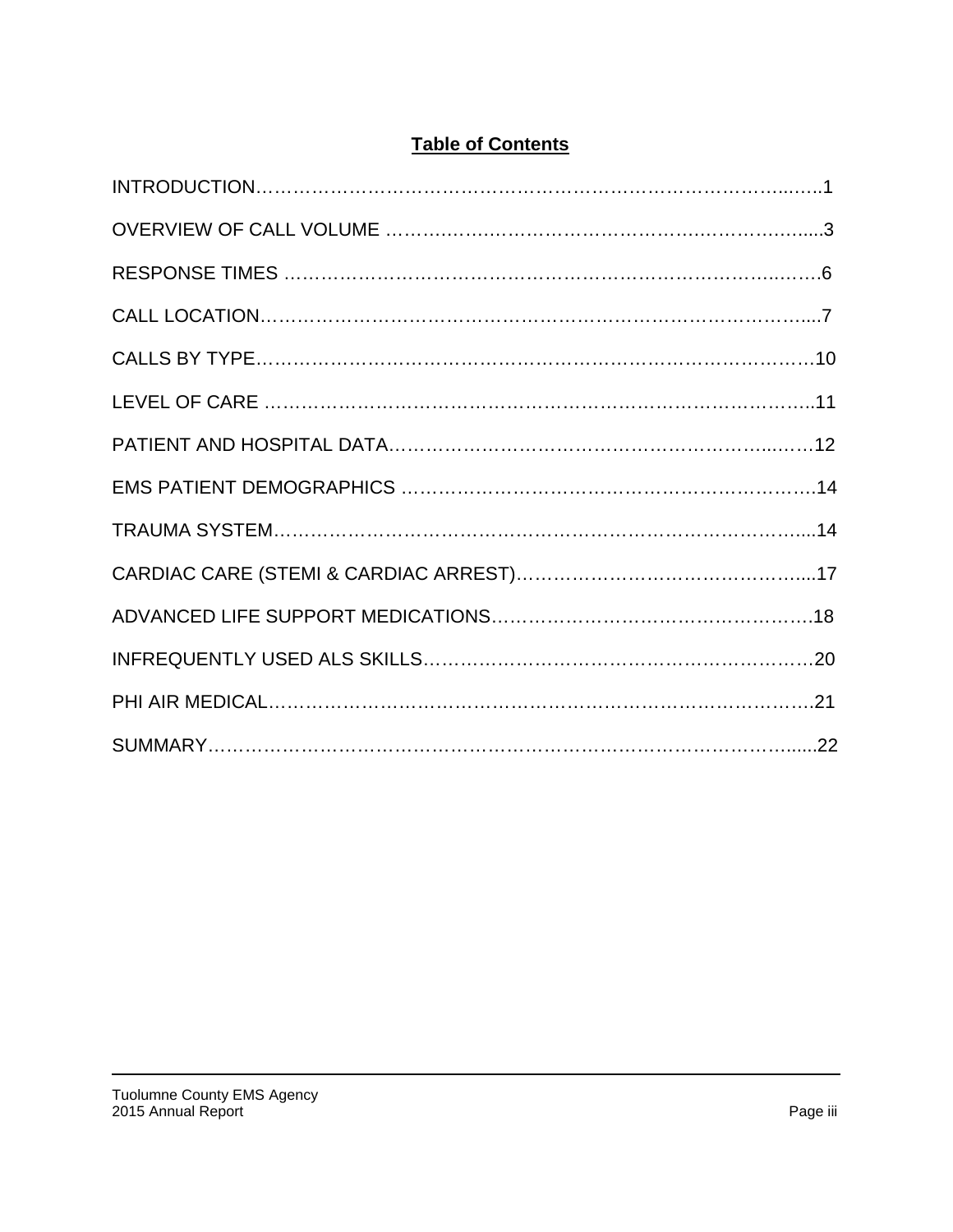# **INTRODUCTION**

The 2015 Annual Statistical Report compiles and condenses an entire year's worth of data about the Tuolumne County EMS system. The data included in this report is derived from pre-hospital patient care records (PCRs) completed by Tuolumne County Ambulance Service (TCAS) personnel and statistical information provided by PHI, unless otherwise noted.

Since July 1, 1993, TCAS has collected PCR data using the software program EMS DataPro (EMSDP) provided for their use by the Tuolumne County EMS Agency (TCEMSA). Once entered in EMSDP, the data is submitted in an electronic format to the TCEMSA, where the data is imported into a central version of EMS DataPro. The TCEMSA then validates the data.

In September 2000, TCAS, with the assistance of the EMS agency, initiated a program for completing PCRs using EMS Outfielder (EMSOF). EMSOF provides immediate data availability for daily quality assurance/quality improvement reviews and imports patient billing information directly into the billing system used by TCAS.

The Tuolumne County Emergency Medical Services System is comprised of four 9-1-1 answering points including Tuolumne County Sheriff's Dispatch, City of Sonora Police Department Dispatch, CHP Dispatch (located in Merced County) and Mariposa County Sheriff's Dispatch.

- Ambulance dispatching is provided by the Tuolumne County Sheriff's Dispatch Center.
- BLS first response services are provided by Tuolumne County Fire Dept., Tuolumne City Fire Dist., Columbia College Fire Dept., Twain Harte Fire Dist., Columbia Fire Dist., Sonora City Fire Dept., Miwuk-Sugarpine Fire Dist., and the Groveland Fire Dist.
- U.S. Forest Service, Tuolumne County Sheriff's Search and Rescue, Don Pedro Recreation Agency, Dodge Ridge Ski Patrol provides specialized BLS response services.
- Tuolumne County Ambulance Service provides ALS service. Mercy Medical Transport from Mariposa County provides the Lake Don Pedro area ALS Ambulance service.
- PHI provides air ambulance services with day-to-day mutual aid from the California Highway Patrol (CHP) Air Operations Division, Mercy Air, CALSTAR and R.E.A.C.H. Air Ambulances.

In June 2003, grant funds were made available to TCEMSA for the purpose of purchasing and installing EMSystem communication software and related computer hardware for the emergency departments of Tuolumne General Hospital and Sonora Regional Medical Center (SRMC) and the EMS agency office. In early 2004, EMSystem linked Tuolumne County's EMS system with the other ten (10) counties of OES Region IV, enabling Tuolumne General Hospital (TGH), as the county's Disaster Control Facility, to view real-time emergency department availability when determining patient disbursement during a multi-casualty incident (MCI).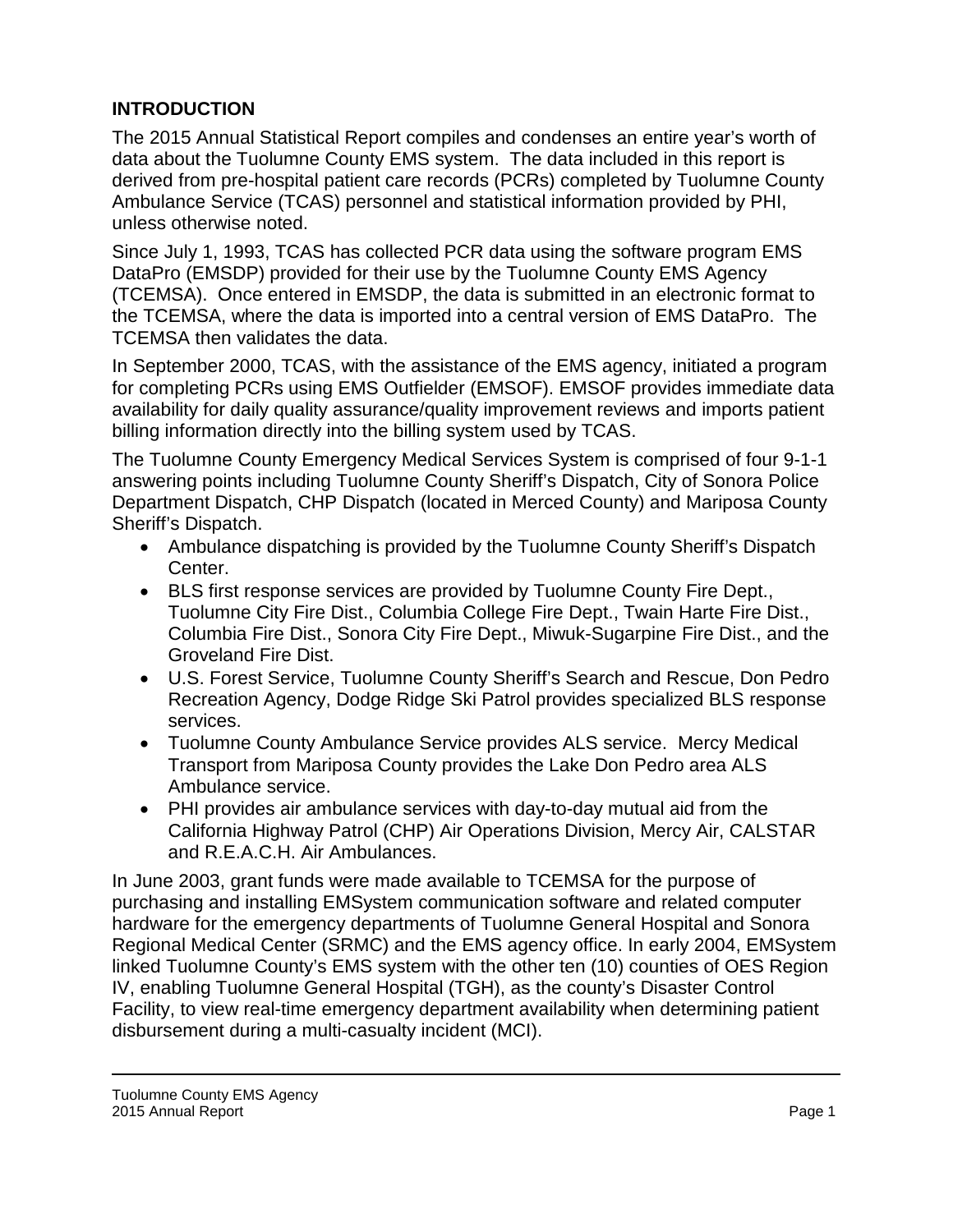In 2004, The Tuolumne County Emergency Medical Services System developed and implemented a Trauma Plan, in conjunction with Memorial Medical Center, Doctors Medical Center of Modesto, Mountain Valley, El Dorado County, Central California, Northern California, Sacramento County, and Santa Barbara County EMS Agencies. The Trauma Plan provides a framework that assures that the citizens and visitors of Tuolumne County receive comprehensive prehospital and hospital trauma care. Tuolumne County relies on Trauma Centers throughout Northern California for inhospital trauma care. Air Ambulances are used as the primary means of transportation for patients meeting Tuolumne County's major trauma patient criteria.

In July 2007, TGH closed leaving only one acute care hospital in Tuolumne County. SRMC assumed the duties of the county's Disaster Control Facility and Mountain Counties South Control Facility.

In 2008, EMSystem was expanded to include data elements for the Department of Health and Human Services HAvBED (Hospital Available Beds for Emergencies & Disasters). This capability allows for accurate and consistent polling of hospital resources nationwide.

In June of 2009, TCEMSA was instrumental in the development of the Central Regional Trauma Coordinating Committee (CRTCC), a twelve county regional committee. The purpose of the committee is to standardize and improve the provision of trauma care within the region. The CRTCC, working in coordination with four other CRTCCs throughout the State and the State EMS Authority to build a strong, cohesive statewide trauma system.

In 2010, Tuolumne County EMS implemented an S-T Elevation Myocardial Infarction (STEMI) triage policy. This allows Paramedics in the field to transport, usually by air ambulance, a patient experiencing a serious cardiac event to be transported directly to a hospital capable of Percutaneous Coronary Intervention (PCI). Decreasing the time from the recognition of a STEMI to PCI greatly decreases the injury to the cardiac muscle and increases the survival rate of these patients.

In September of 2011, Tuolumne County adopted the CRTCC Trauma Triage Criteria. This criteria is based on the Centers for Disease Control (CDC) trauma triage guidelines.

In February 2015, Dr. Todd Stolp retired, leaving both the Public Health Officer and EMS Medical Director positions vacant. Due to the increasing complexities of Public Health and EMS Systems it was decided that the bifurcation Public Health Officer and EMS Medical Director duties would best serve the County of Tuolumne. Dr. Liza Ortiz was hired as the Public Health Officer and Dr. Kimberly Freeman contracted with the County of Tuolumne as the EMS Medical Director.

In November 2015, updated Treatment Guidelines were implemented. The addition of a skills section was added to define the performance standards for infrequently used and newly added skill and procedures.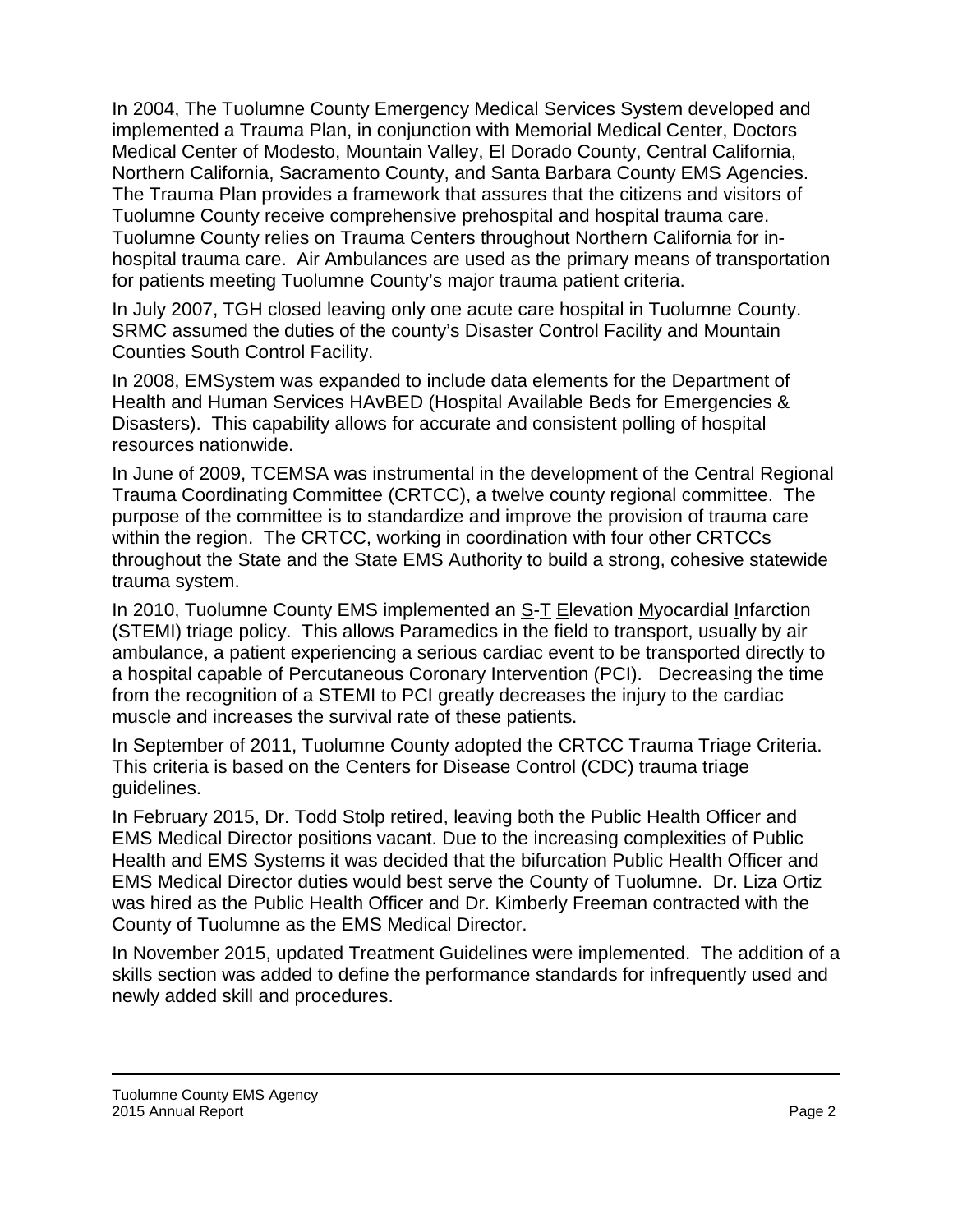### **OVERVIEW OF CALL VOLUME**

As illustrated in the graphs below, 2015 call volume increased by about 20% when compared to 2013, previously the busiest year, prior to 2015. Since 2004, there has been a 72% increase in the call volume. Unless otherwise specified EMS requests include both scene and transfer call types.





For the first time monthly call volume exceeded 700 calls; it occurred four times in 2015.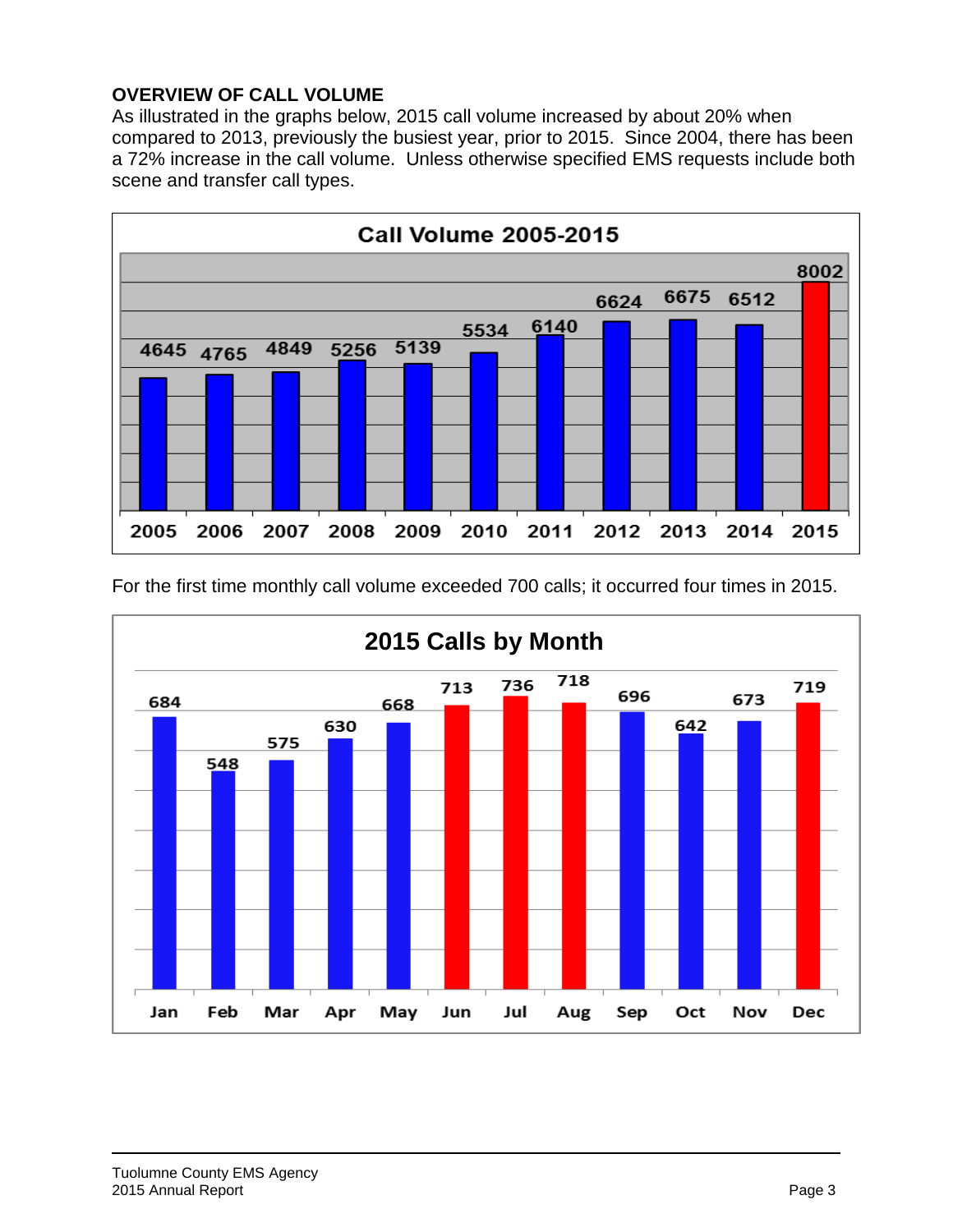# **2015 Calls by Station**



As illustrated above, Station 10 responded to the majority of all EMS requests.

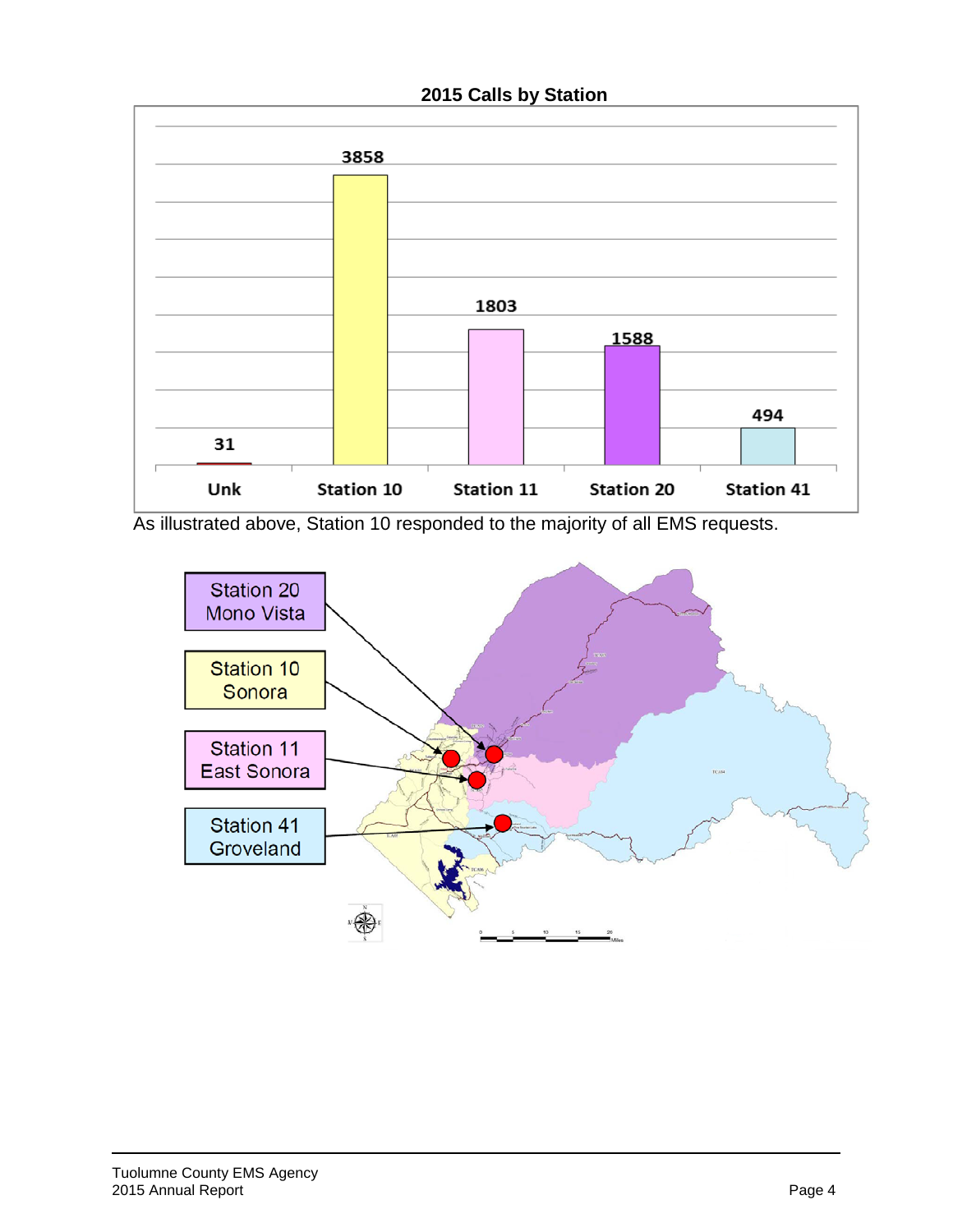

A breakdown of requests by day and time of day shows that call volumes may vary widely during the week, with the highest volumes on Mondays, Thursdays, Fridays and Saturday.



### **2015 Calls by Days of the Week**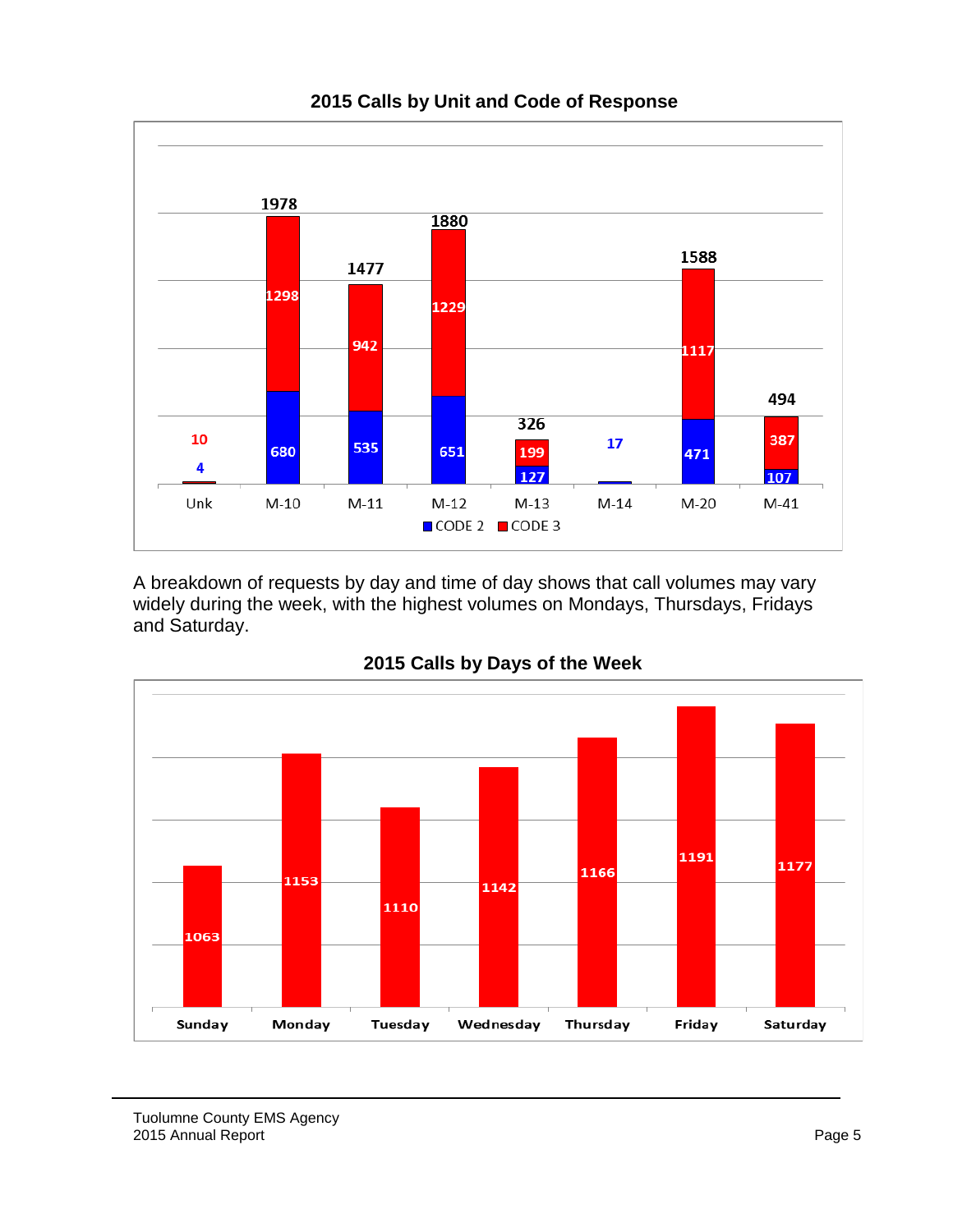

#### **Response Times**

The California Emergency Medical Services Authority (EMSA) has established recommended guidelines for Code 3 response time standards to EMS requests, based on population density. Although the validity of these response time guidelines has been called into question, the EMSA recommends that EMS responses meet these response time guidelines at least 90% of the time.

|                   | <b>BLS 1<sup>st</sup> Response</b> | <b>ALS Ambulance</b> |  |  |  |  |
|-------------------|------------------------------------|----------------------|--|--|--|--|
| <b>Urban</b>      | 5 minutes                          | 8 minutes            |  |  |  |  |
| <b>Suburban</b>   | 15 minutes                         | 20 minutes           |  |  |  |  |
| <b>Rural</b>      | 15 minutes                         | 20 minutes           |  |  |  |  |
| <b>Wilderness</b> | <b>ASAP</b>                        | <b>ASAP</b>          |  |  |  |  |

*Urban* = 101 to 500 people per mile *Suburban* = 51 to 100 people per mile *Rural* = 7 to 50 people per mile *Wilderness* = less than 7 people per mile *SCC* = Sierra Conservation Center (secured facilities may be exempted from response time requirements)

|                 | Urban            | <b>Suburban</b> | <b>Rural</b>    | <b>SCC</b>    | <b>Wilderness</b> |  |
|-----------------|------------------|-----------------|-----------------|---------------|-------------------|--|
| Minimum:        | $0 \text{ min}$  | $0 \text{ min}$ | $0 \text{ min}$ | 1 min         | $0 \text{ min}$   |  |
| <b>Maximum:</b> | $17 \text{ min}$ | 79 min          | 50 min          | 38 min        | 74 min            |  |
| Average:        | 6.43 min         | 10.51 min       | 19.03 min       | 19.25 min     | 24.97 min         |  |
| <b>90 %ile:</b> | $10$ min         | $16$ min        | 23 min          | <b>33 min</b> | 42 min            |  |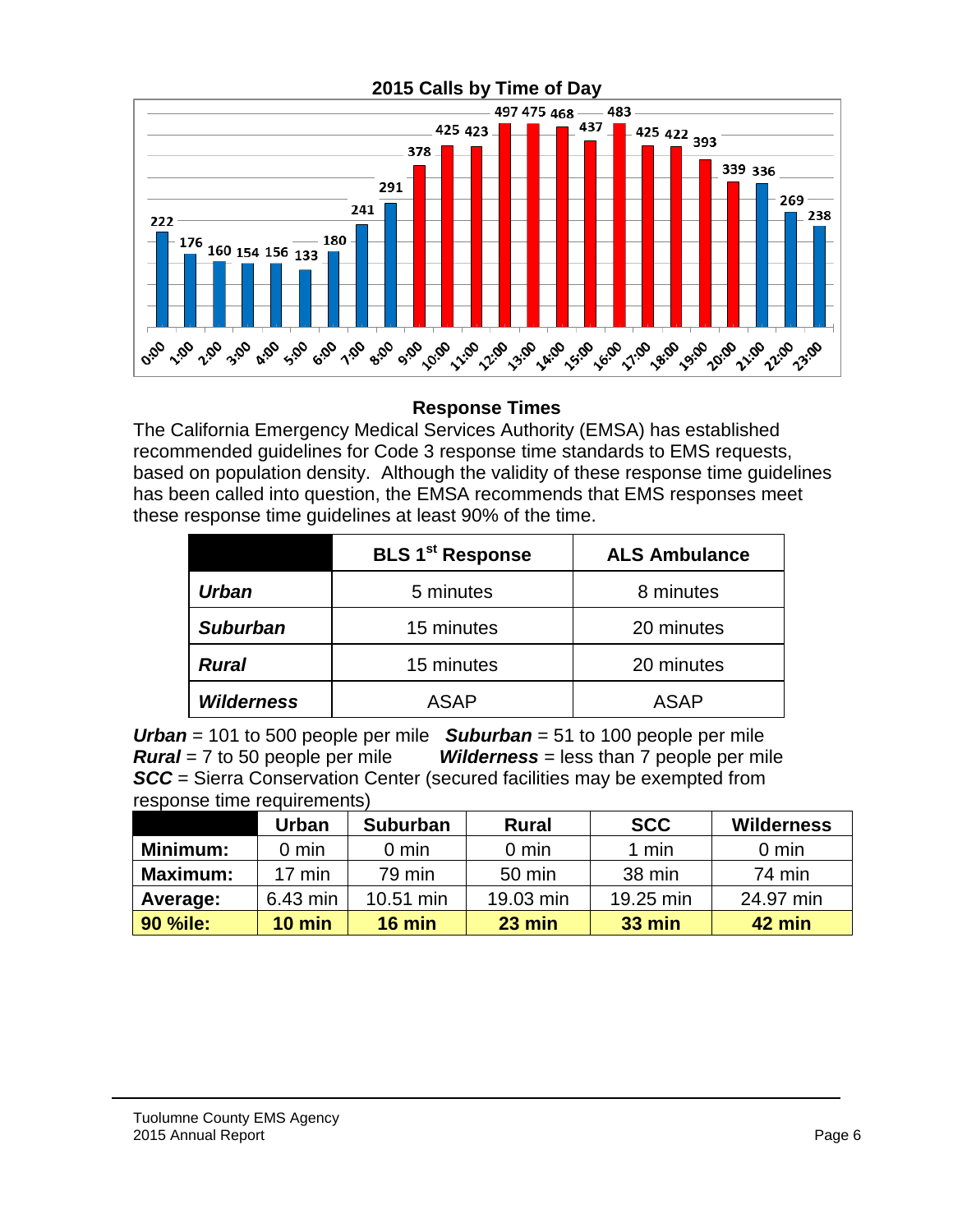# **CALL LOCATION**

The breakdown of EMS requests by location reveals that the majority (62%) of requests occur in the suburban areas of Tuolumne County, where the majority of Tuolumne County residents live.



 $10<sub>1</sub>$  $\mathbf 6$ 5  $\overline{\mathbf{3}}$  $\overline{2}$ Stanislaus Co Mariposa Co Mariposa Co- Lake Mariposa Co- Greeley Mariposa Co-Coulterville Area McClure area Hill Area

**2015 Mutual Aid Responses by Tuolumne County Ambulance**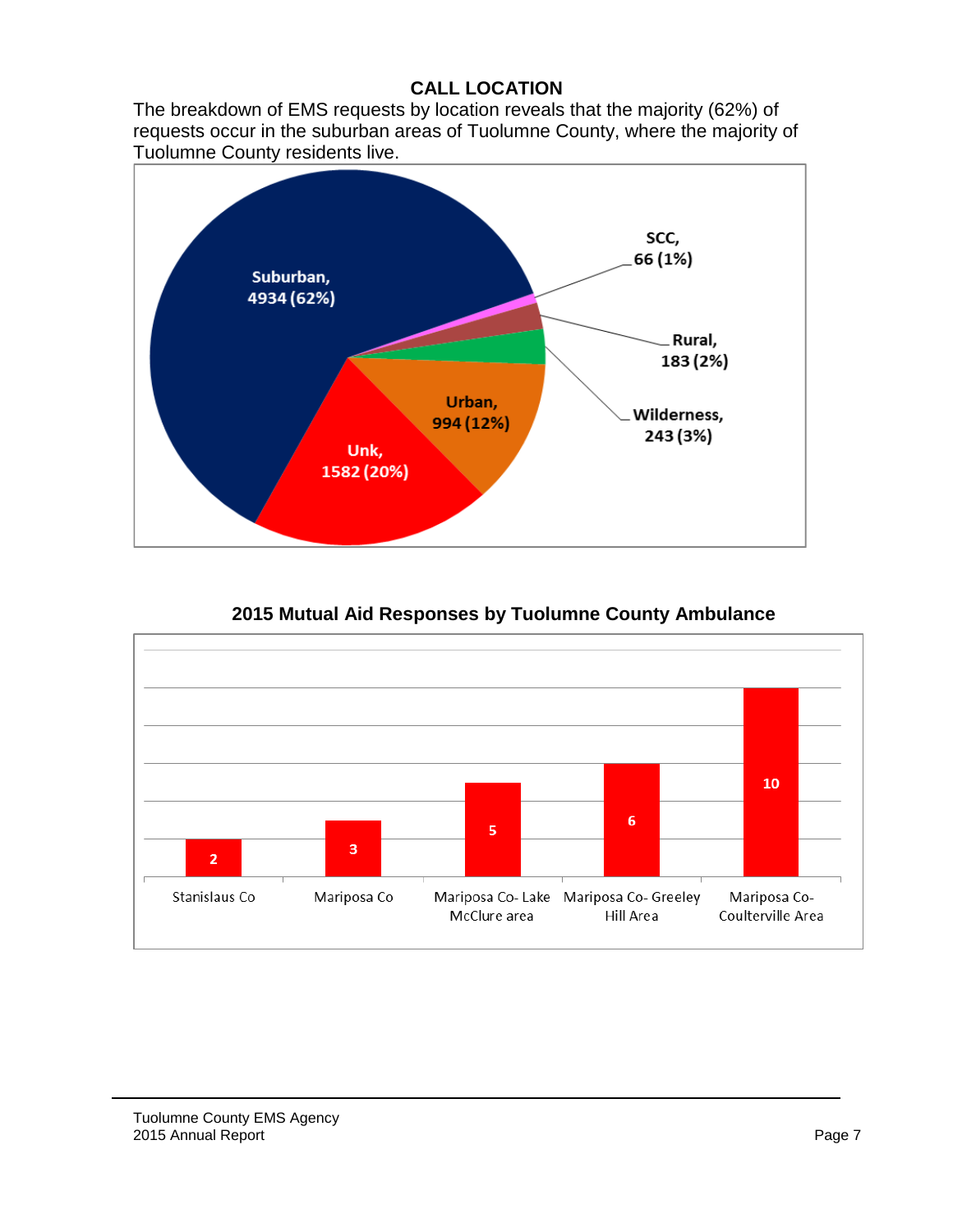

# **2015 Calls by Map Zone Chart #1**



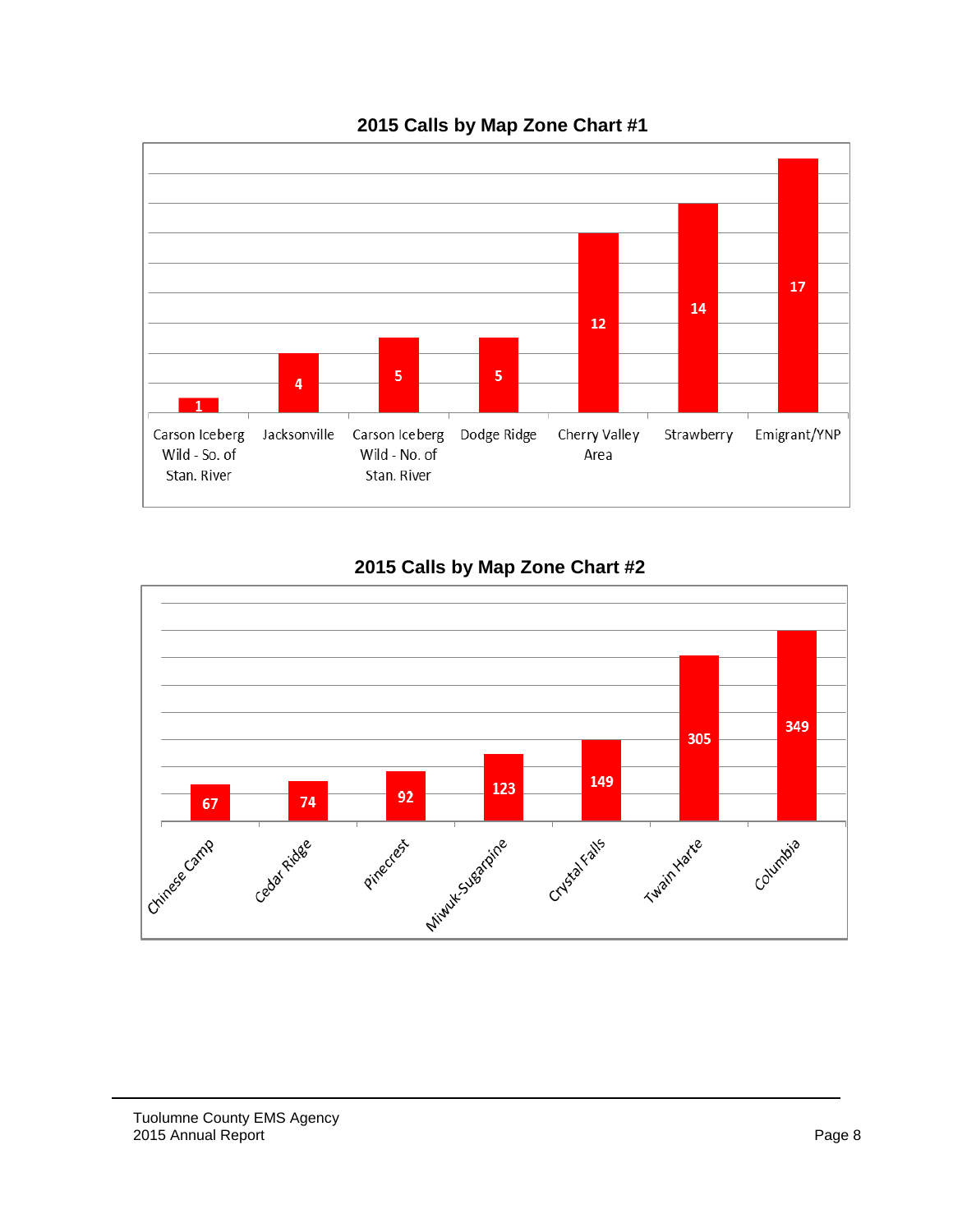

# **2015 Calls by Map Zone Chart #3**

# **2015 Calls by Map Zone Chart #4**

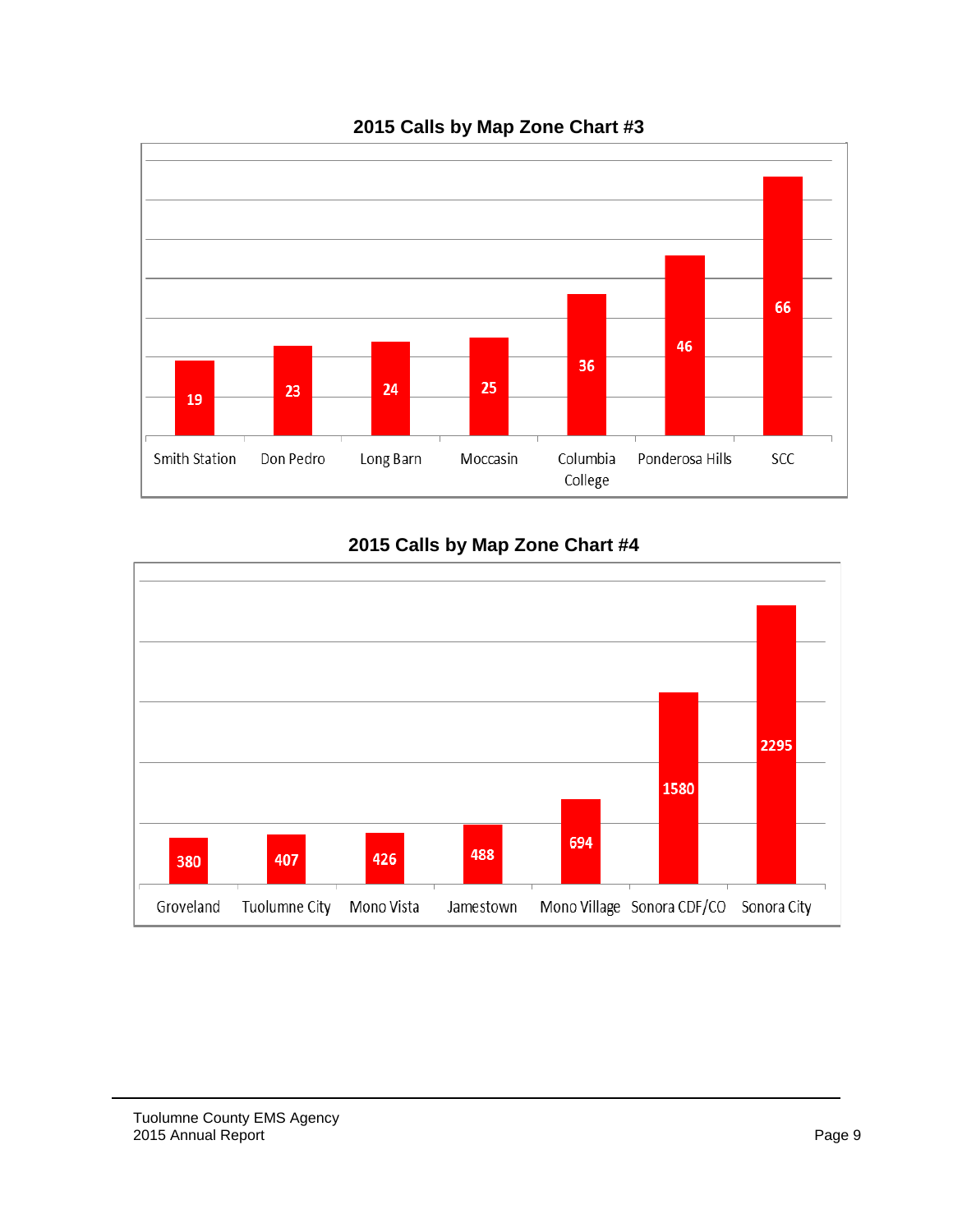| 2015 Calls by Scene Description                              |                |                                     |      |  |  |  |  |
|--------------------------------------------------------------|----------------|-------------------------------------|------|--|--|--|--|
| <b>Construction Site</b><br><b>Government Building</b><br>57 |                |                                     |      |  |  |  |  |
| Ranch/Agricultural                                           | 1              | Bar/Restaurant                      | 61   |  |  |  |  |
| <b>TGMF</b>                                                  | 1              | Hotel/Motel                         | 62   |  |  |  |  |
| <b>Tuolumne River</b>                                        | 1              | <b>SCC</b>                          | 68   |  |  |  |  |
| Other hospital not listed                                    | $\overline{2}$ | Other                               | 111  |  |  |  |  |
| <b>EMS LZ</b>                                                | 4              | <b>City Street</b>                  | 132  |  |  |  |  |
| Industrial/Manufacturing                                     | 4              | Casinos                             | 138  |  |  |  |  |
| Swimming pool                                                | 5              | <b>Camp/Outdoor Facility</b>        | 141  |  |  |  |  |
| Dodge Ridge                                                  | 6              | <b>Clinics/Doctor's Offices</b>     | 163  |  |  |  |  |
| Lakes                                                        | 6              | <b>Office Business</b>              | 262  |  |  |  |  |
| <b>Tuolumne County Jail</b>                                  | 15             | Highway                             | 282  |  |  |  |  |
| Park/Ball Field                                              | 16             | <b>County Road</b>                  | 312  |  |  |  |  |
| Church                                                       | 17             | <b>Congregate Living Facilities</b> | 643  |  |  |  |  |
| <b>National Forest</b>                                       | 17             | <b>SRMC</b>                         | 1370 |  |  |  |  |
| <b>Other Waterway</b>                                        | 22             | Residence                           | 3735 |  |  |  |  |
| School                                                       | 56             | Unknown                             | 291  |  |  |  |  |

# **Calls by Type**



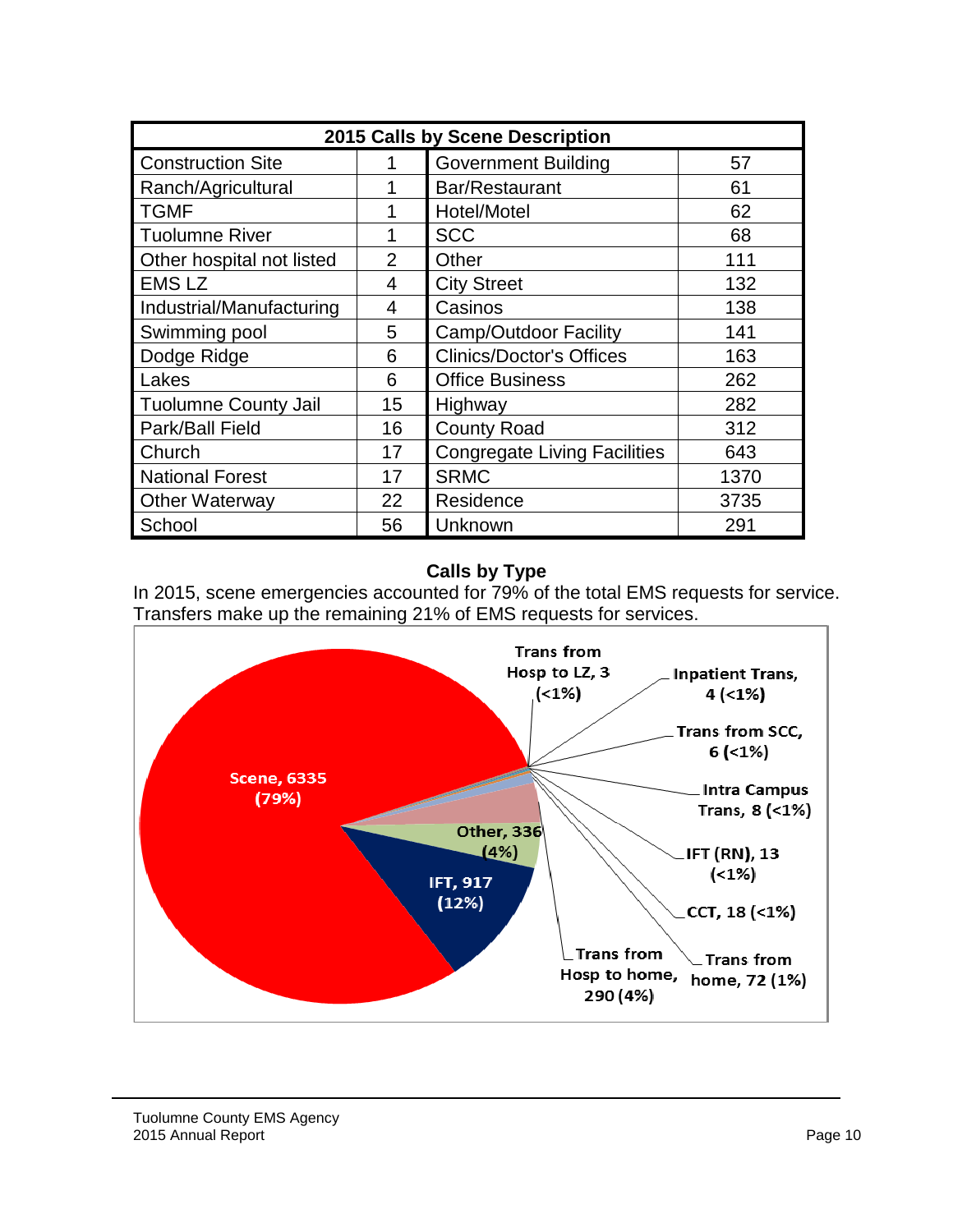#### **Level of Care**

66% of all requests for service resulted in the delivery of advanced life support (ALS) procedures and/or medications administered to the patient.



# **2015 Calls by Call Disposition**

| Trans by another ambulance         | $11 (< 1\%)$ | Patient Released              | 162 (2%)   |
|------------------------------------|--------------|-------------------------------|------------|
| Trans to Other Location            | $14$ (<1%)   | Trans to a SNF                | 233 (3%)   |
| Trans to Non-Hospital Med Facility | 39(1%)       | <b>Call Cancelled Enroute</b> | 257 (3%)   |
| Dead On Scene                      | 98 (1%)      | Trans to Hosp (non-ED)        | 329 (4%)   |
| <b>Trans to Rendezvous Point</b>   | 107(1%)      | Other                         | 357 (4%)   |
| No Patient Contact Made            | 126 (2%)     | Trans Refused AMA             | 540 (6%)   |
| Trans to Home or Residence         | 128 (2%)     | Trans to ED                   | 5601 (71%) |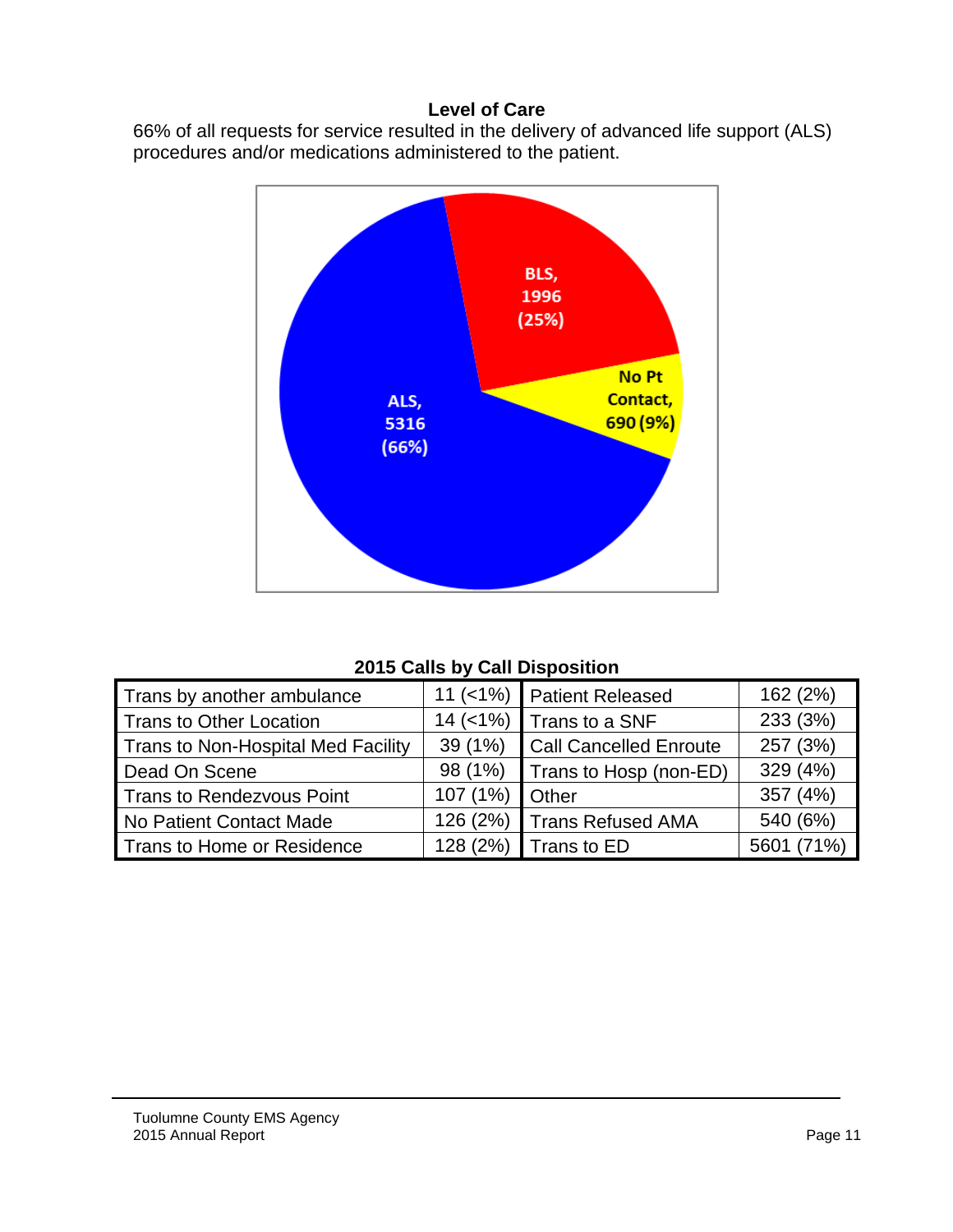| <b>PATIENT AND HOSPITAL DATA</b>                                                             |                |                                        |                |  |  |  |  |
|----------------------------------------------------------------------------------------------|----------------|----------------------------------------|----------------|--|--|--|--|
| The chart below shows the patient distribution by receiving facilities, including transfers. |                |                                        |                |  |  |  |  |
| Mercy San Juan Hospital<br><b>VA Medical Center Livermore</b><br>1                           |                |                                        |                |  |  |  |  |
| Mark Twain-St. Josephs                                                                       | 1              | <b>Sutter General Hospital</b>         | 3              |  |  |  |  |
| Kaiser Hospital, Sacramento                                                                  | 1              | Kaiser Hospital of Manteca             | 3              |  |  |  |  |
| Kaiser, South Sacramento                                                                     | 1              | Other Santa Clara County Hospital      | 4              |  |  |  |  |
| <b>Shriner's Hosp Sacramento</b>                                                             | 1              | <b>Other Fresno County Hospital</b>    | 5              |  |  |  |  |
| Other Sacramento Co Hospital                                                                 | 1              | St Joseph's Medical Center             | 5              |  |  |  |  |
| VA Med Center San Francisco                                                                  | 1              | San Jose Medical Center                | 5              |  |  |  |  |
| Santa Clara Valley Medical Center                                                            | 1              | Lucile Packard Children's Hospital     | $\overline{7}$ |  |  |  |  |
| Kaiser Medical Center Santa Clara                                                            | 1              | VA Medical Center Palo Alto            | 7              |  |  |  |  |
| <b>Stanislaus Behavioral Health Center</b>                                                   | 1              | San Joaquin General Hospital           | 17             |  |  |  |  |
| <b>Other Alameda County Hospital</b>                                                         | $\overline{2}$ | <b>Stanford University Hospital</b>    | 19             |  |  |  |  |
| Mt Diablo Hospital                                                                           | $\overline{2}$ | California Pacific Medical Center      | 24             |  |  |  |  |
| <b>Valley Children's Hospital</b>                                                            | $\overline{2}$ | <b>U.C.S.F. Medical Center</b>         | 25             |  |  |  |  |
| <b>Central Cal Children's Hospital</b>                                                       | $\overline{2}$ | <b>Oakland Children's Hospital</b>     | 34             |  |  |  |  |
| Mercy Hospital, Merced                                                                       | $\overline{2}$ | <b>U.C. Davis Medical Center</b>       | 69             |  |  |  |  |
| <b>Other Napa County Hospital</b>                                                            | $\overline{2}$ | <b>Modesto Rehabilitation Hospital</b> | 86             |  |  |  |  |
| <b>Mercy General Hospital</b>                                                                | $\overline{2}$ | <b>Other Hospital Not Listed</b>       | 102            |  |  |  |  |
| <b>Sutter Memorial Hospital</b>                                                              | $\overline{2}$ | <b>Memorial Medical Center</b>         | 167            |  |  |  |  |
| <b>Emanuel Medical Center</b>                                                                | $\overline{2}$ | <b>Doctors Medical Center</b>          | 534            |  |  |  |  |
| Oak Valley Hospital                                                                          | $\overline{2}$ | Sonora Regional Medical Center         | 4910           |  |  |  |  |

As shown in the chart below, for those patients transported to a hospital, approximately 66% of all transports are made to the nearest hospital and 18% of the patients were transported to the hospital of the patient's or family's choice.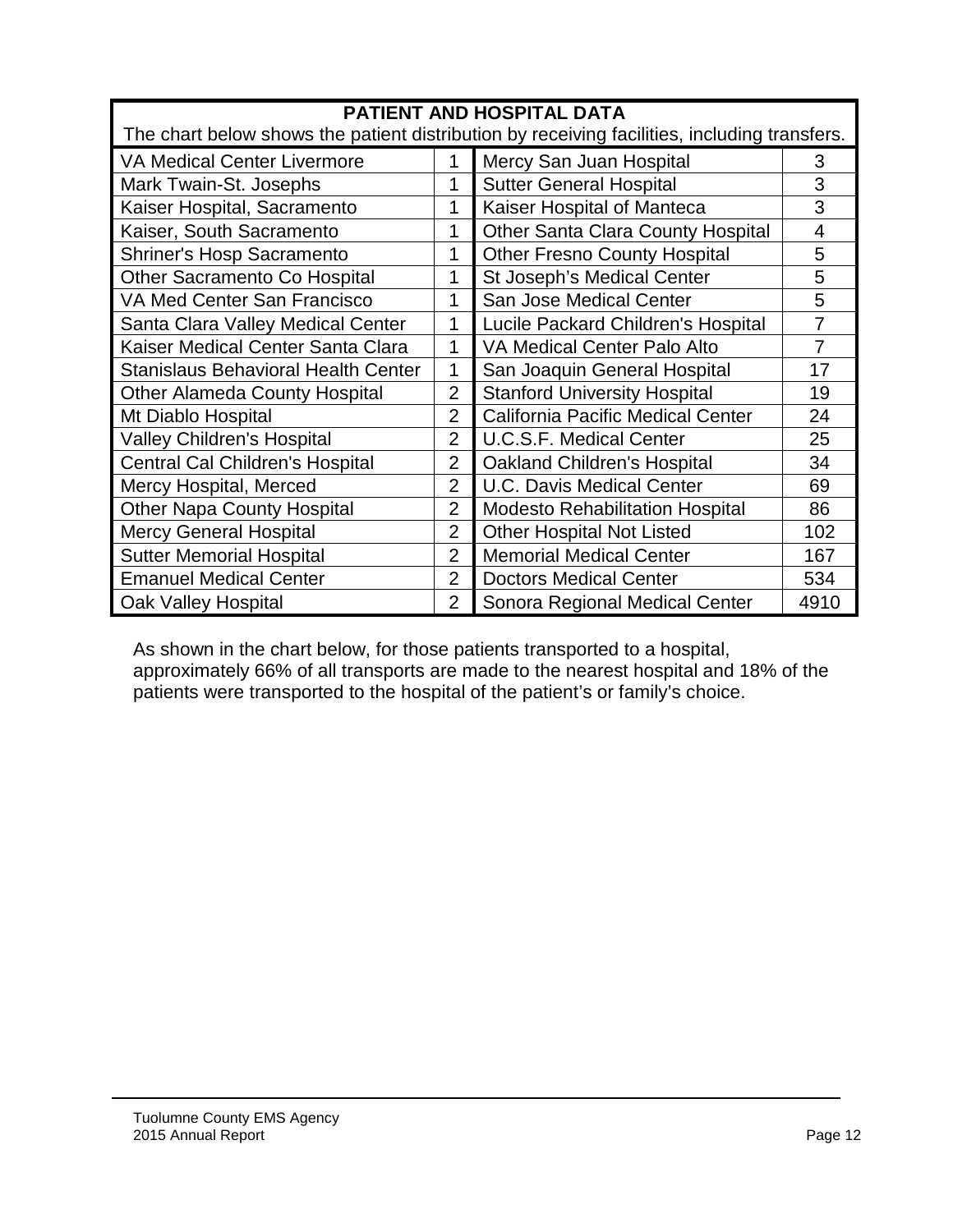

**2015 Calls by Destination Decision Reason**

**2015 Calls by Patients Primary Illness/Injury Type**



Poisoning/Overdose category does not differentiate between accidental and intentional ingestion or overdose. Nor does it differentiate between prescription and illicit drugs. Medication reactions and anaphylaxis are included in the Medical category.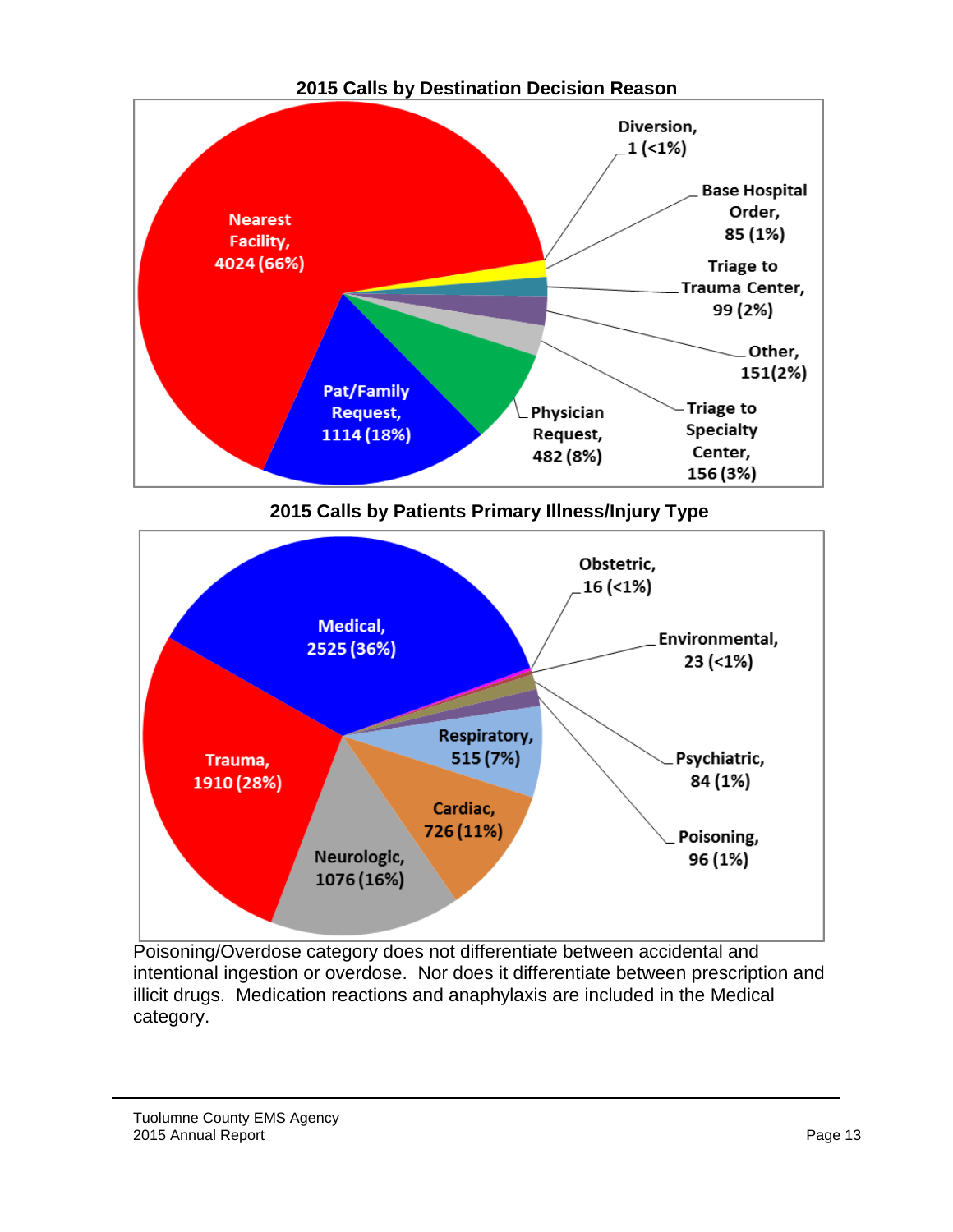#### **2015 EMS Demographics**

The average age of EMS patients is 60 for males, 66 for females and 63 overall. Males comprise 46% of ambulance patients and 54% are females.



### **TRAUMA SYSTEM**

The chart below shows the mechanism of injury for major trauma victims in Tuolumne County in 2015.

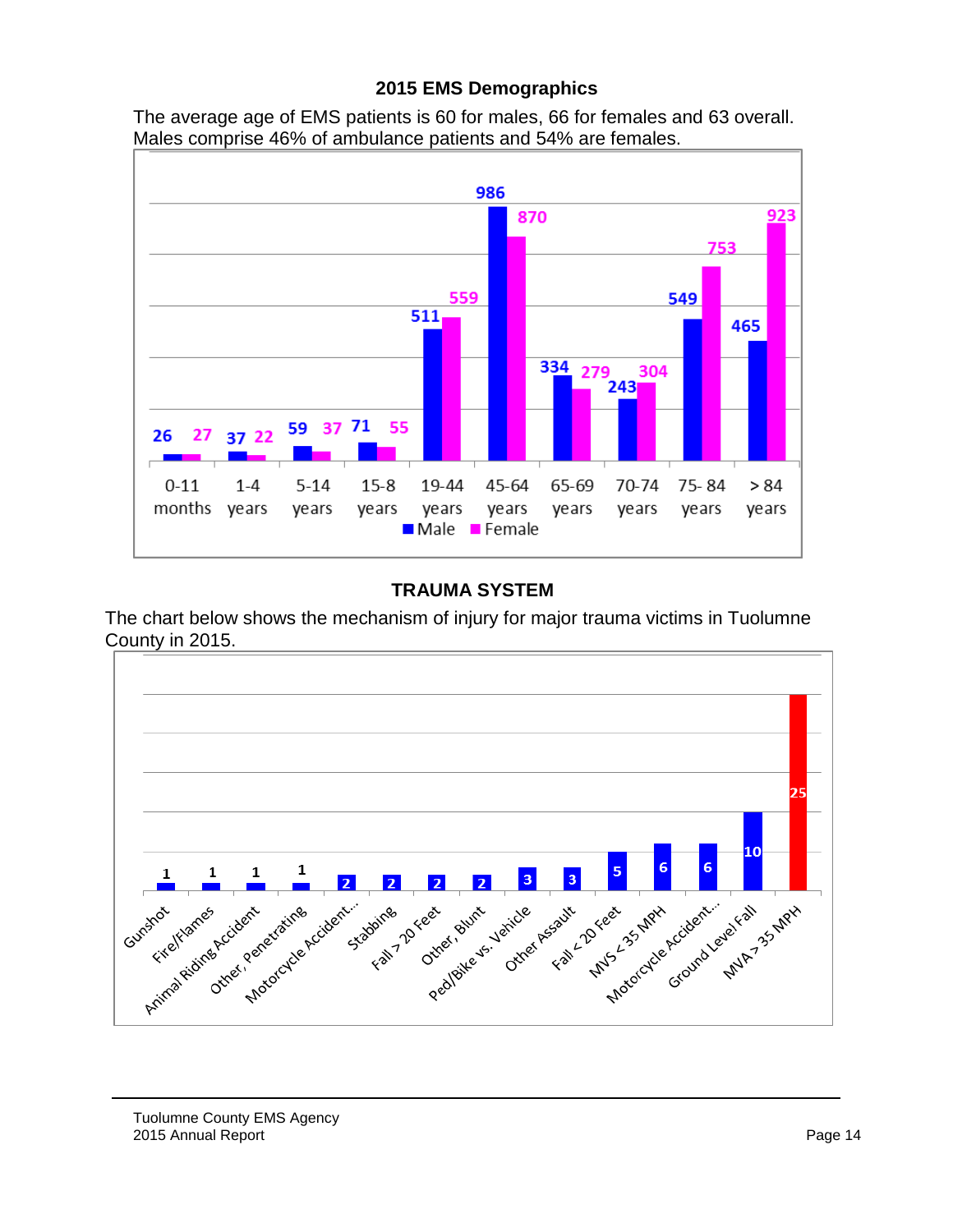The Tuolumne County Trauma Plan has defined ten separate trauma triage criteria. The criteria are designed to categorize those trauma patients with an increased risk of mortality and morbidity due to their injuries. Paramedic judgment was the criteria used 62% of the time.





The average age of the Major Trauma patients is 47 for males, 46 for females and 46 overall. Males comprise 58% of ambulance patients and 42% are females.

#### Tuolumne County EMS Agency 2015 Annual Report Page 15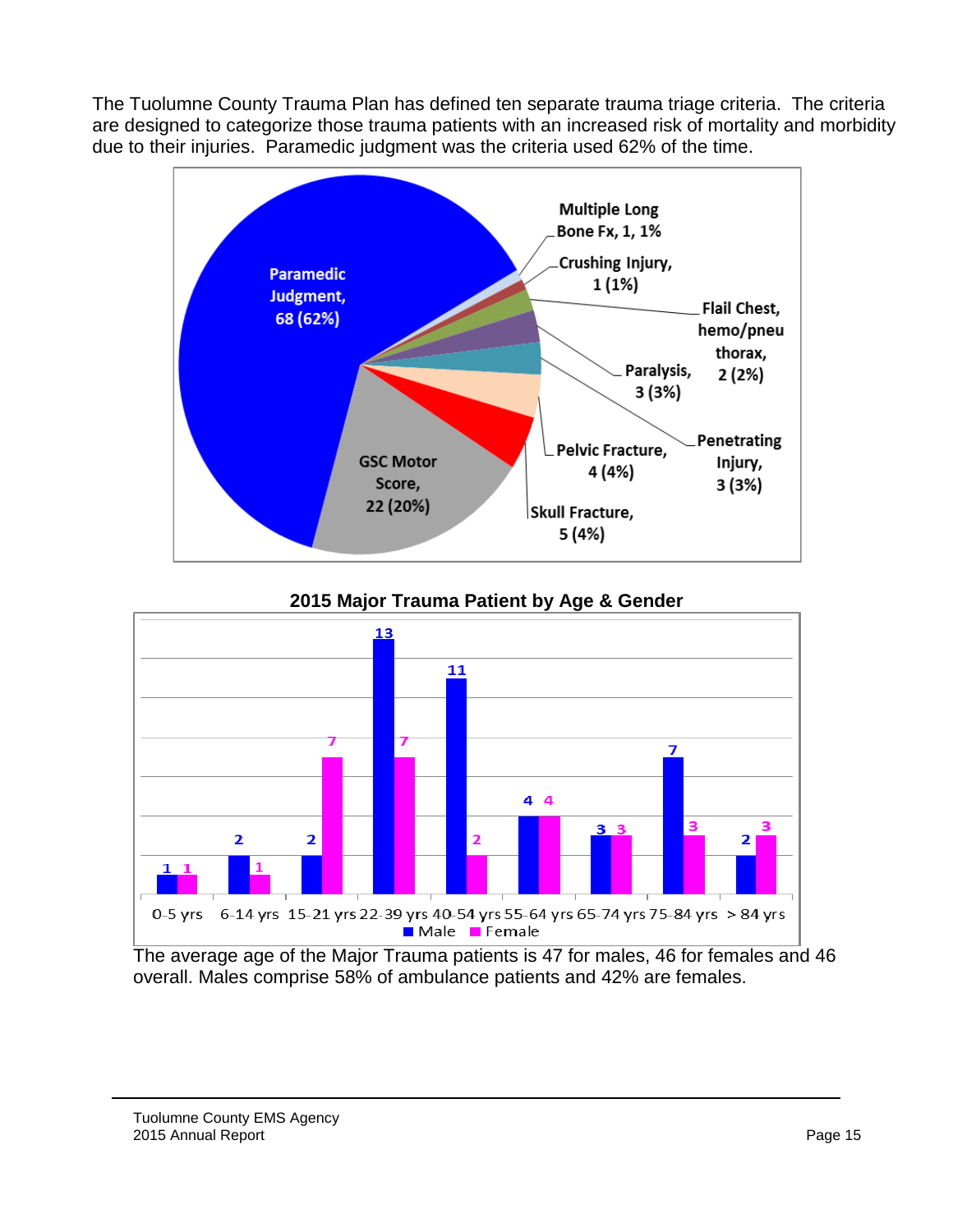

**2015 Major Trauma Patients by Scene Description**

**2015 Major Trauma Patients by Receiving Hospital**



The Tuolumne County Trauma Plan has identified three major trauma patient destinations.

- 1. Doctors Medical Center (adult)
- 2. Memorial Medical Center (adult)
- 3. U.C. Davis Medical Center (adult & pediatric)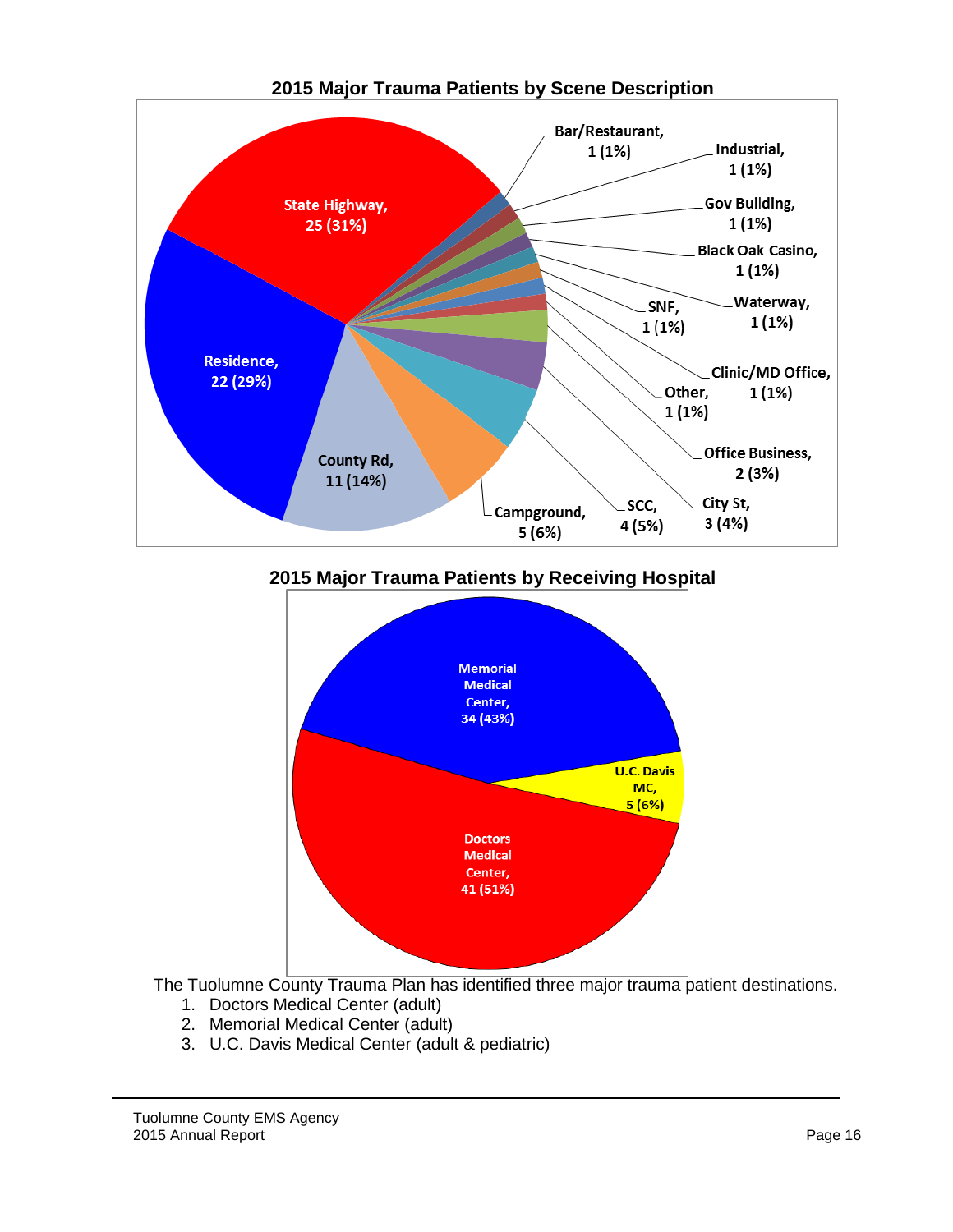# **S-T Elevation Myocardial Infarction (STEMI)**



In 2015, 24 patients met the STEMI triage criteria; 10 of them were transported to SRMC by ground ambulance, and 14 were transported to Doctors Medical Center. Males comprised 75% of STEMI patients, 25% female. The average age of STEMI patients was 60 years old.

| <b>CARDIAC ARRESTS</b> |  |
|------------------------|--|
|------------------------|--|

| Cardiac<br><b>Arrests</b> | <b>Attempt</b><br>Resus.          | Cardiac<br>Oriain                     | Witnessed by<br><b>Bystander</b>   |  | Witnessed<br>by EMS        |    | <b>Bystander</b><br><b>Bystander</b><br>CPR<br><b>AED</b> |  |  | <b>Rhythm</b><br><b>Asystole</b> |  | <b>Rhythm</b><br><b>VF/VT</b> |  |  |
|---------------------------|-----------------------------------|---------------------------------------|------------------------------------|--|----------------------------|----|-----------------------------------------------------------|--|--|----------------------------------|--|-------------------------------|--|--|
| 110                       | 66                                | 27                                    | 13                                 |  |                            | 18 |                                                           |  |  | 44                               |  |                               |  |  |
| <b>Rhythm</b><br>Other    | <b>ROSC</b> at<br><b>Any Time</b> | <b>Efforts</b><br><b>Ceased Field</b> | <b>Efforts</b><br><b>Ceased ED</b> |  | Admitted or<br>Transferred |    | <b>Expired in</b><br><b>Hospital</b>                      |  |  | <b>Expired within</b><br>24 Hrs. |  | <b>Discharged</b><br>Alive    |  |  |
| 15                        | 16                                | 36                                    | 16                                 |  | 10                         |    |                                                           |  |  |                                  |  |                               |  |  |

Of the 66 attempted resuscitations 7.5% survived to discharge, compared to 9.6% survival rate documented by Cardiac Arrest Registry to Enhance Survival (CARES), United States, October 1, 2005–December 31, 2010. This may be in part to a 27% bystander CPR rate compared 33% documented by CARES and prolonged response times that are common in rural EMS Systems such as Tuolumne County. CARES data from California is provided by EMS Systems that are predominately metropolitan and urban in nature, with more resources, shorter response and transport times and specialty hospitals.



**Cardiac Arrest by Age & Gender**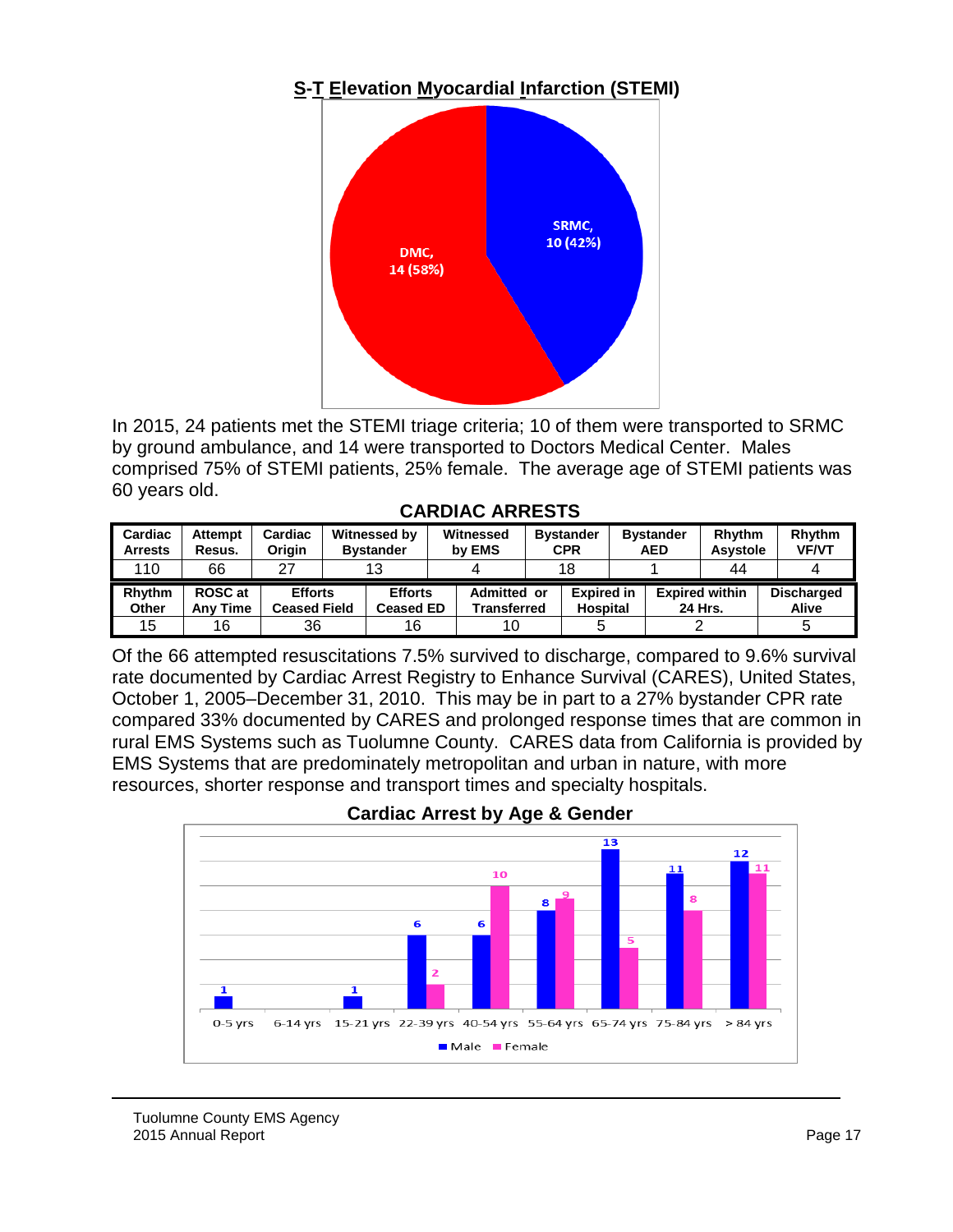#### **ALS MEDICATIONS**

The charts below represent the number of times a medication was administered and how many patients received the medication.



**2015 Medications by Patients & Administrations Chart #1**

**2015 Medications by Patients & Administrations Chart #2**

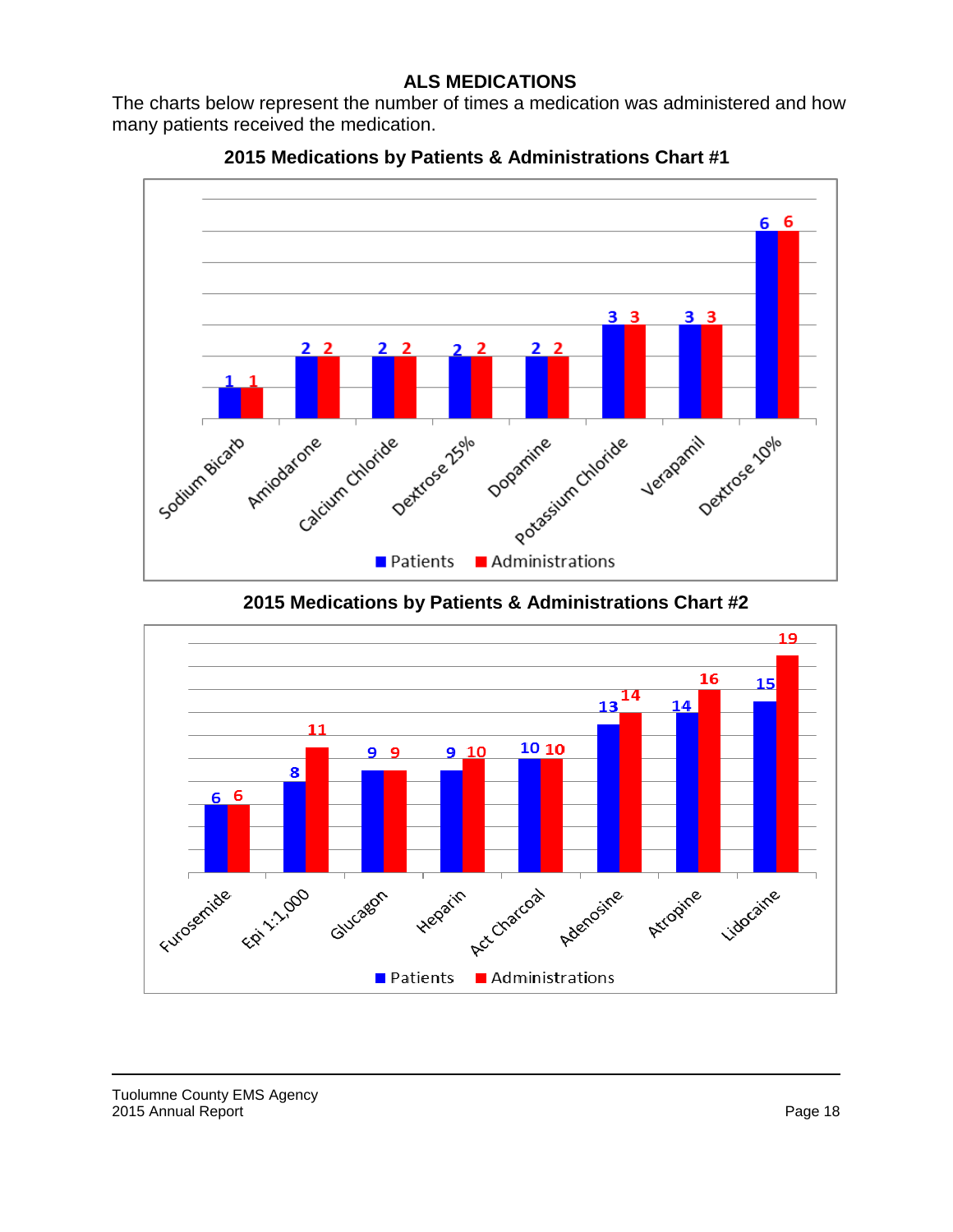

**2015 Medications by Patients & Administrations Chart #3**

**2015 Medications by Patients & Administrations Chart #4**

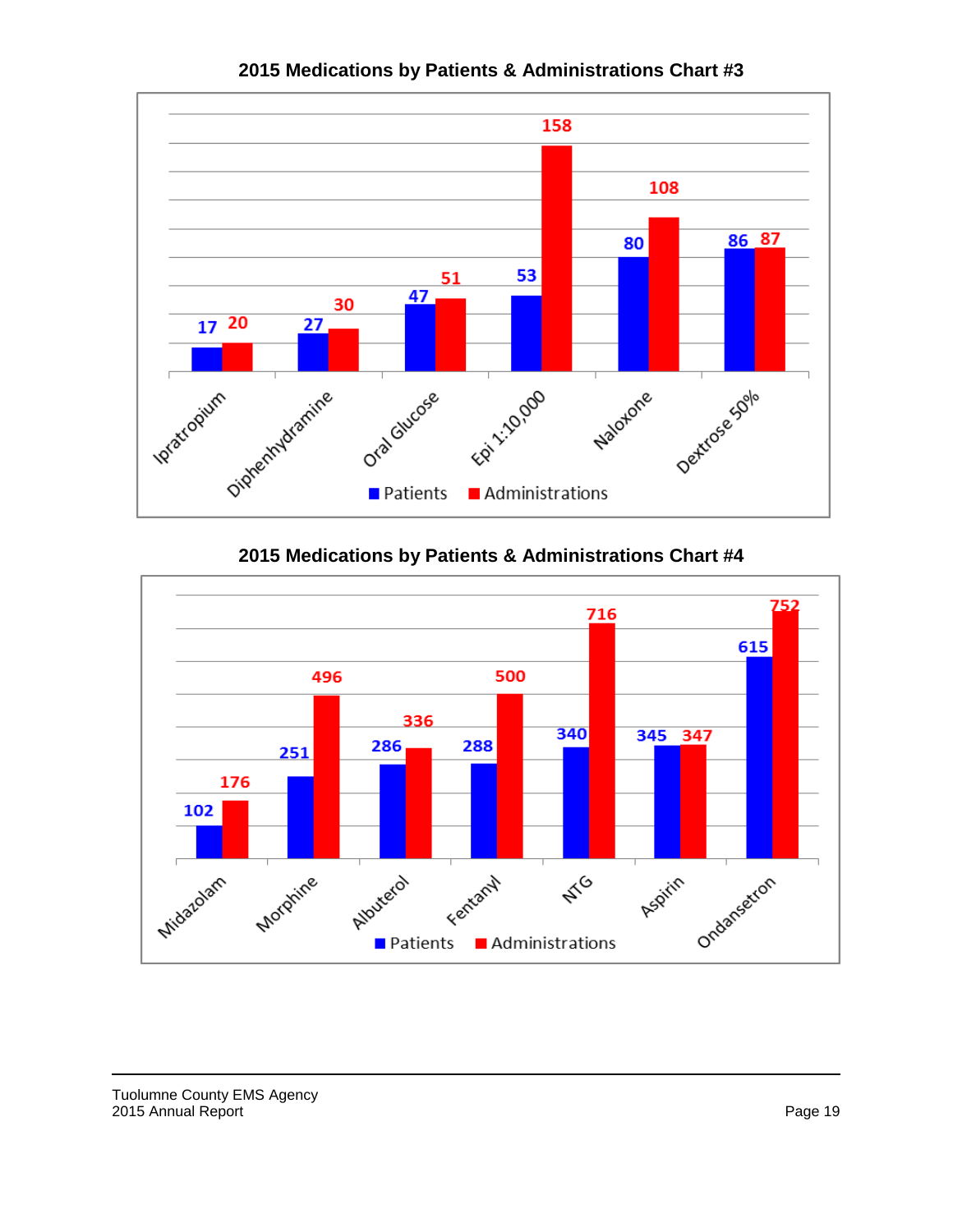# **ALS INFREQUENTLY USED SKILLS**

The data on Infrequently Used Skills shows that 87% of the patients that ET intubations were attempt were successfully intubated; however the success rate per attempt was 65%.



# **Infrequently used skills by attempt**

### **Infrequently used skills by patient**

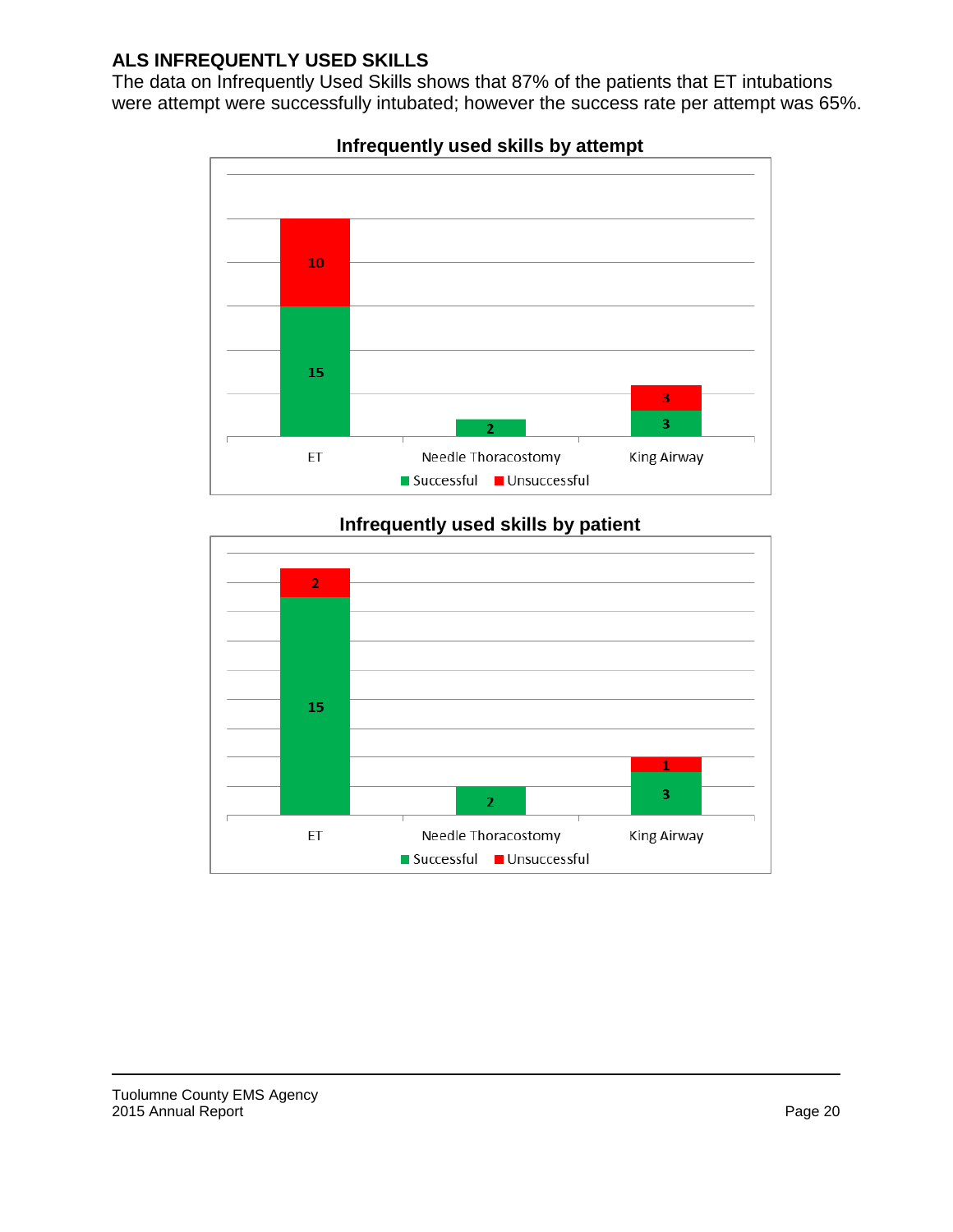







Other includes canceled calls & other hospital no listed.